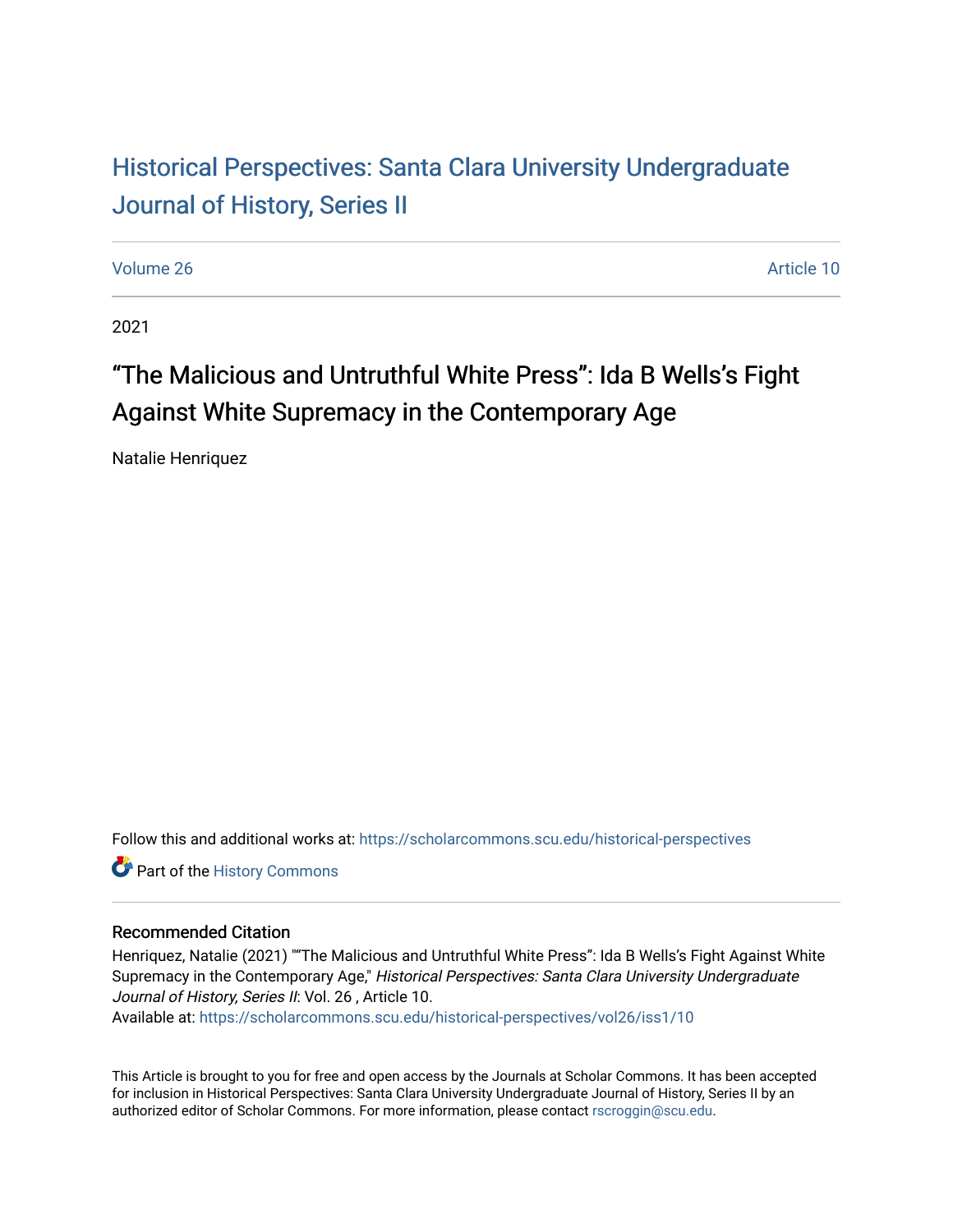# **"The Malicious and Untruthful White Press": Ida B Wells's Fight Against White Supremacy in the Contemporary Age**

#### **Natalie Henriquez**

The brutal murder of George Floyd at the hands of law enforcement on May 20, 2020 sparked a wave of protests across the globe. Conservative media outlets emphasized how the "riots" and looting disrupted civility in American society, largely ignoring the role of police brutality and racially charged violence. An analysis of the coverage surrounding police brutality and the 2020 protests reveals that the media still minimizes the claims of oppression made by African American individuals to focus on notions of "civilization" in America. Lethal violence directed toward African American men is nothing new in the United States, nor is media coverage that disparages activists working to end racialized killings. More than a century before the Black Lives Matter movement, the anti-lynching crusade led by Ida B. Wells was vilified by newspapers across the country and depicted as a slanderous attack to undermine the morality and civility of the South. The staggering responses to the 2020 protests suggest that the nation is still fighting against the modern system of slavery that Ida B. Wells so honorably challenged at the turn of the twentieth century. This paper provides historical context for the vilification of Black Lives Matter protests by illustrating how newspapers across the United States reported on Wells and her anti-lynching crusade between 1892 and 1895.

The years 1892 to 1899 witnessed some of the highest rates of lynching in American history.<sup>1</sup> Wells inverted the arguments of socio-cultural and political supremacy charged by white southerners and dismantled the justifications for lynching by

<sup>&</sup>lt;sup>1</sup> Charles Seguin and David Rigby, "National Crimes: A New National Data Set of Lynchings in the United States, 1883 to 1941," *Socius: Sociological Research for a Dynamic World,* 5 (2019).

*Historical Perspectives,* Series II, Volume XXVI*,* 2021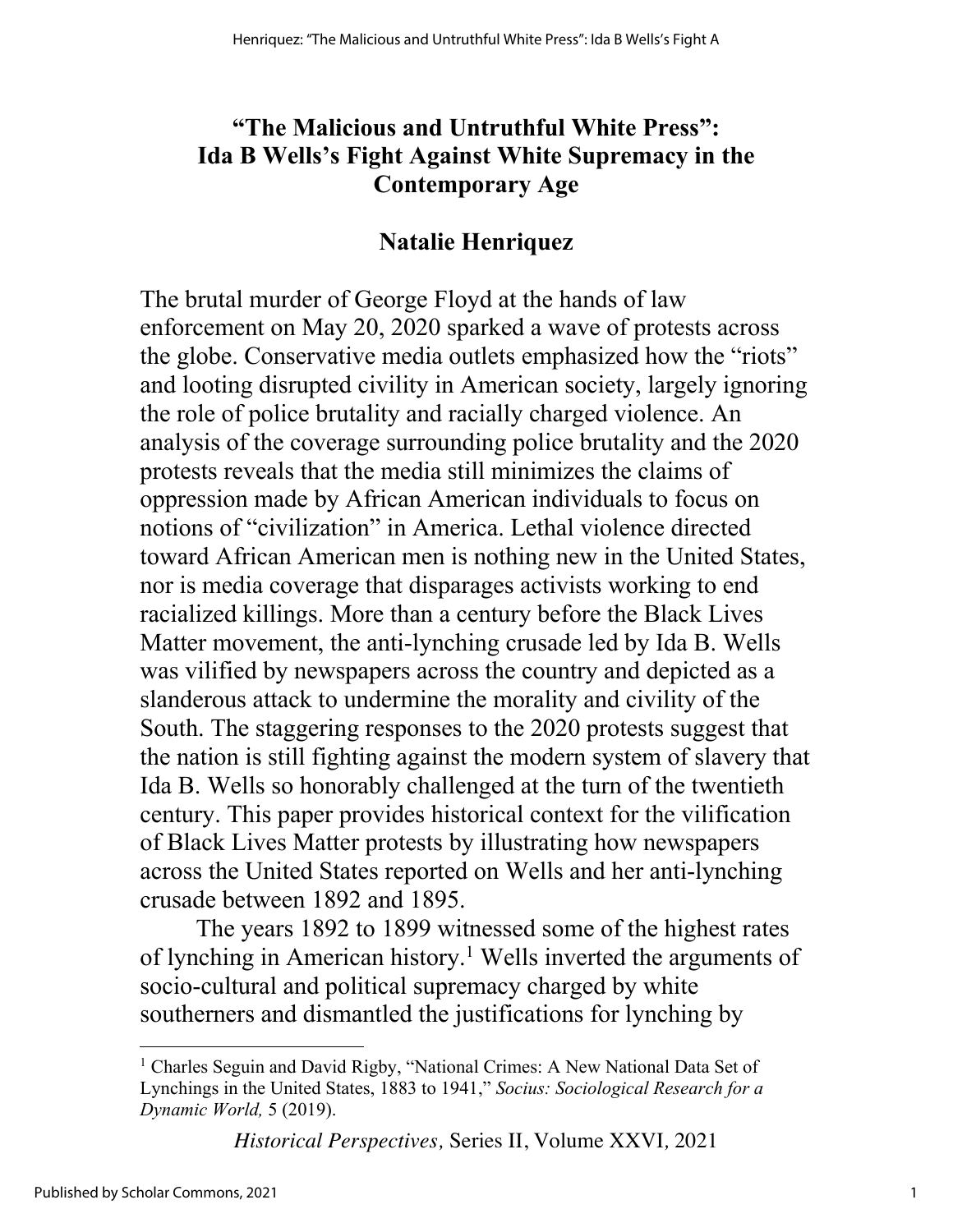emphasizing the civility, morality, and even innocence of African American men, in contrast to the barbarity and cruelty of white lynching apologists. Wells also vehemently argued that lynching was motivated by fears of the increasing socio-economic and political autonomy of African American men and fears of "miscegenation" — a term invented a generation earlier to stoke fears of racial mixing.2 Focusing on the way she was depicted in a sampling of newspapers from across the country underscores why Wells was so threatening and why publishers felt it imperative to refute her claims.

There is extensive literature analyzing Wells' autobiographies, anti-lynching crusade in Europe, and rhetorical battles with southern newspapers (particularly the *Commercial Appeal* of Memphis, Tennessee). Linda McMurry's book *To Keep the Waters Troubled: The Life of Ida B. Wells,* as well as Gail Bederman's article "'Civilization,' the Decline of Middle-Class Manliness, and Ida B. Wells' Antilynching Campaign" are the best sources to consult. However, there remains a void in an analysis of Wells' impact across the United States.3 This paper focuses on *The Atchison Globe* (Atchison, Kansas); *The New York Times*; *The News and Observer* (Raleigh, North Carolina); and *The Oregonian*  (Portland, Oregon) in order to draw on a representative sample of national papers. Developments in newspaper production and transportation lines made national and even international coverage

 $2$  This is precisely what scholar Martha Hodes meant when she asserted that "after the war, in order to preserve racial hierarchy, whites set out to fashion a more rigid dividing line based upon stricter racial categories. One of the most certain ways to sustain the racial categories of 'black' and 'white' was to make sure that people of African ancestry and people of European ancestry did not have children together," Martha Hodes, *White Women, Black Men* (Yale University Press, 1997), 174.

<sup>&</sup>lt;sup>3</sup> For a detailed account of Ida B. Wells' anti-lynching crusade see: Linda O. McMurry, *To Keep the Waters Troubled: The Life of Ida B. Wells*. *To Keep the Waters Troubled: The Life of Ida B. Wells*. (Oxford: Oxford University Press, 2011); Gail Bederman, "'Civilization,' the Decline of Middle-Class Manliness, and Ida B. Wells' Antilynching Campaign" (1892–94).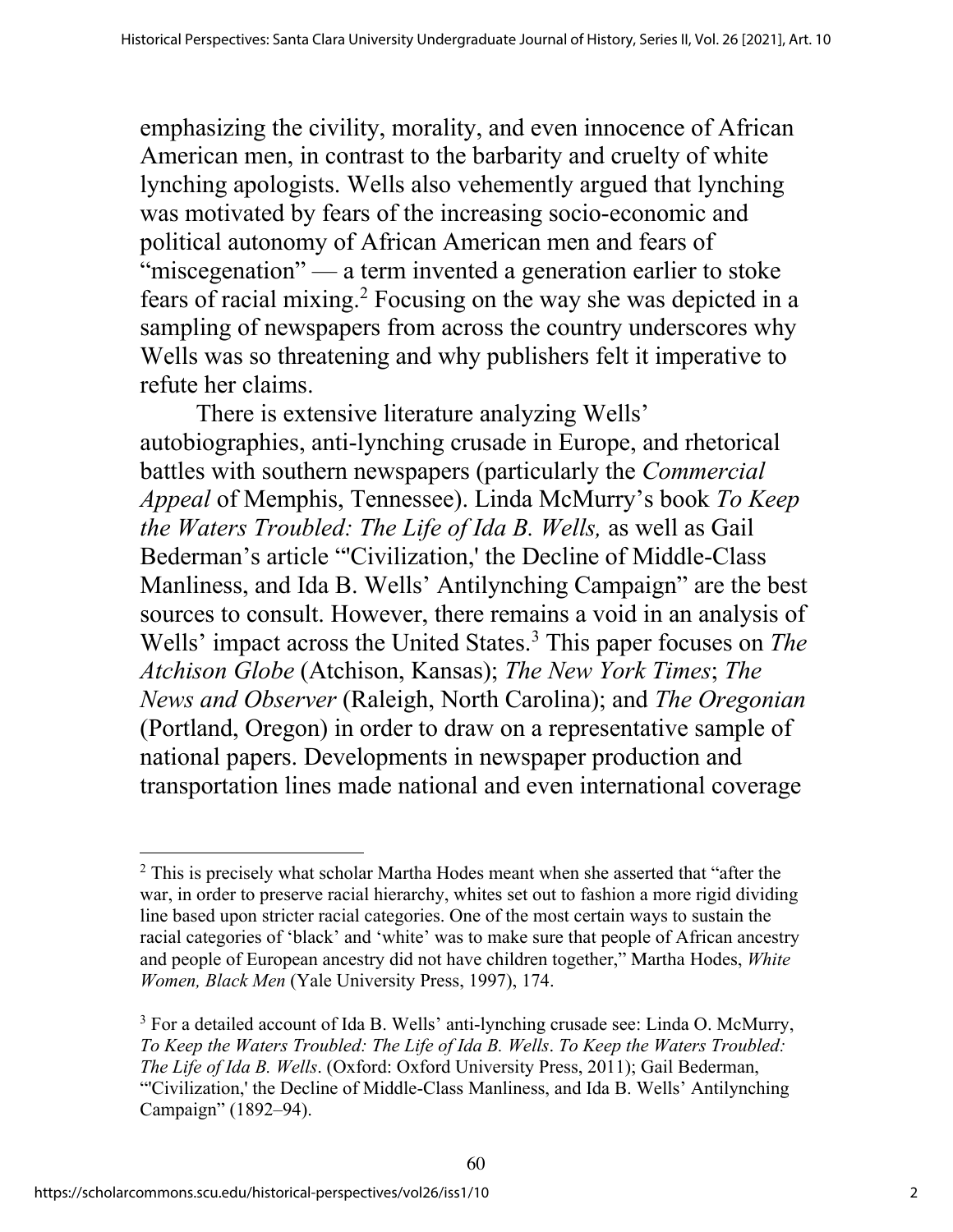of Wells' anti-lynching crusade possible.4 *The Atchison Globe* provides an interesting perspective; Wells conducted a lecture in Atchison, KS that served as a kind of battleground between pro-Union and pro-confederate forces, where both pro-slavery and proabolition opinions had sway in the preceding forty years.<sup>5</sup> Since Wells never traveled to Oregon, *The Oregonian's* perspective was based on word-of-mouth accounts.6 The fact that the Editor of *The News and Observer*, Josephus Daniel, purchased the newspaper to spread white supremacy and protect against "Negro domination," makes *The News and Observer* the ideal source to gauge how threatening white southerners found her rhetoric.

# **The People's Grocery Lynching**

A pivotal moment in Wells' career was the "People's Grocery Lynching" on March 9, 1892, when her close friends and business partners, Tom Moss, Calvin McDowell, and Will Stewart, were lynched. Wells published an editorial in her *Memphis Free Speech*  in response:

Nobody in this section of the country believes the old threadbare lie that Negro men rape white women. If Southern white men are not careful, they will overreach themselves and public sentiment will have a reaction; a conclusion will then

<sup>&</sup>lt;sup>4</sup> Michael Weaver, "Judge Lynch in the Court of Public Opinion: Publicity and the de-Legitimation of Lynching." *American Political Science Review*. (Cambridge: Cambridge University Press, 2019), 294.

<sup>5</sup> "The ghost walked for the Missouri Pacific to-day." *Atchison Globe*, 21 May 1895, p. 4. *Nineteenth Century U.S. Newspapers*; "Atchison County, Kansas." Legends of Kansas, n.d.

 $6$  To read more about the history of white supremacy and racism in Oregon, see Oregonian/OregonLive, Douglas Perry | "Oregon's Founders Sought a 'White Utopia,' a Stain of Racism That Lives on Even as State Celebrates Its Progressivism." *oregonlive*, June 15, 2020. www.oregonlive.com

<sup>&</sup>lt;sup>7</sup> For more on Daniel's instrumental role in motivating the Wilmington race riots, see Timothy B. Tyson, "The Ghosts of 1898." *Raleigh News & Observer,* November 2006.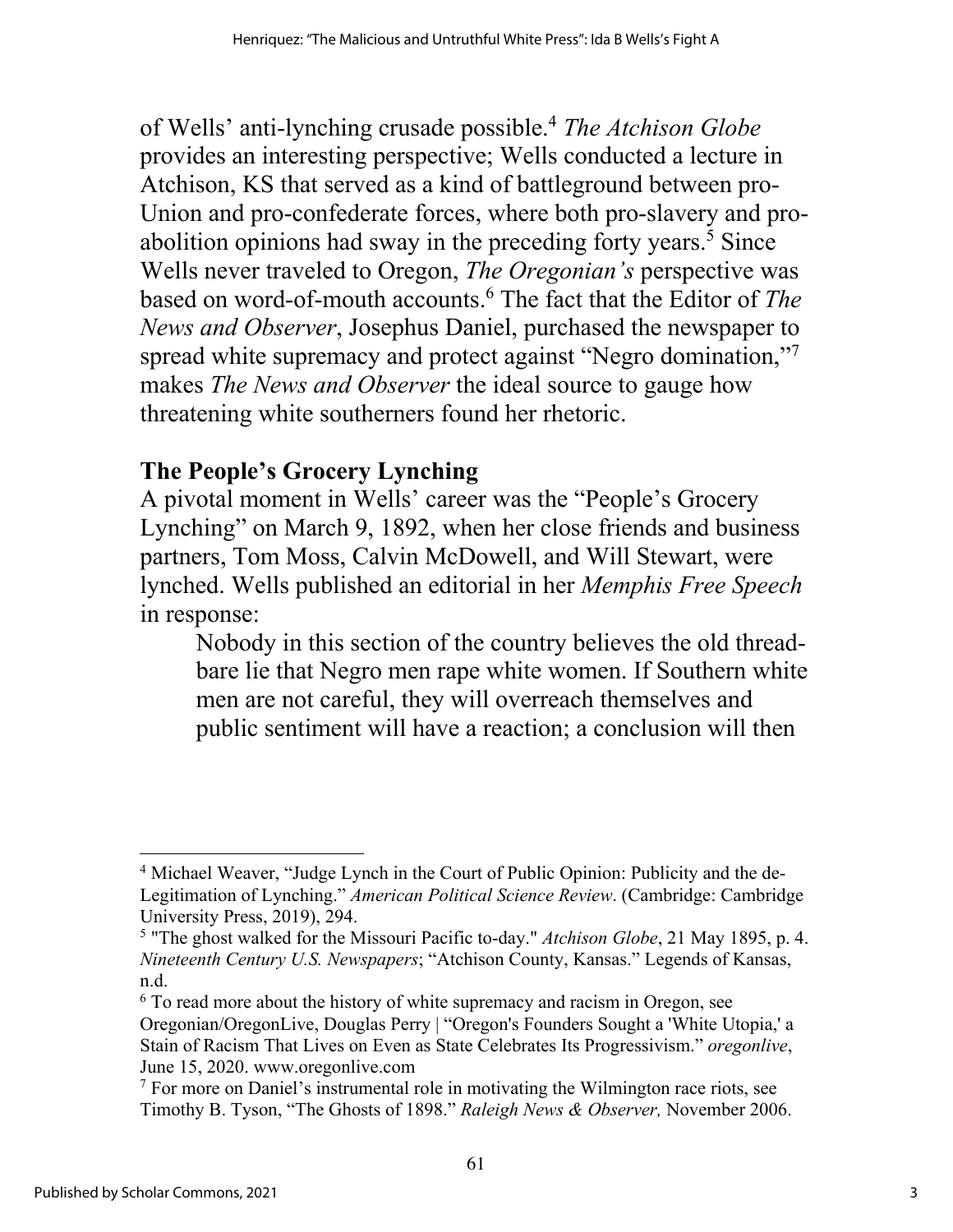be reached which will be very damaging to the moral reputation of their women.<sup>8</sup>

*The Commercial Appeal* urged its Memphis residents to respond to Wells' so-called attacks on white womanhood.<sup>9</sup> Soon after, a mob in Memphis, Tennessee vandalized the office of *The Free Speech*  and burned it to the ground. In response to Wells' claim that African American men did not rape white women and that many allegations of rape were merely lies to conceal consensual and adulterous relationships, *The Commercial Appeal* issued a vicious statement attacking Wells.<sup>10</sup> Their response only further highlighted Wells' claim on how fearful the white press was of miscegenation and the perceived moral contamination of innocent white women. Fearing for her life, Wells relocated to New York, where she wrote for *The New York Age, The Chicago Conservator,*  and *The Inter-Ocean*.

The "People's Grocery Lynching" catalyzed Wells' antilynching lecture campaigns and pamphlets. The victims had operated a grocery store in a district that historically served whites and had never committed any crimes against white women, which made it clear to Wells that lynching was no more than "an excuse to get rid of Negroes who were acquiring wealth and property and thus keep the race terrorized and 'keep the nigger down.'"11 Wells exposed the economic motivations and anxieties of miscegenation

<sup>8</sup>Ida B. Wells-Barnett, "The Offense," in *Southern Horrors: Lynch Law in All Its Phases* (New York, New York: New York Age, 1895).

<sup>9</sup> *The Commercial Appeal* declared that "there are some things that the Southern white man will not tolerate, and the obscene intimations of the foregoing have brought the writer to the very outermost limit of public patience. We hope we have said enough." Wells-Barnett, "The Offense."

<sup>10</sup> To read more about *The Commercial Appeal's* claim "the fact that a black scoundrel is allowed to live and utter such loathsome and repulsive calumnies is a volume of evidence as to the wonderful patience of Southern whites. But we have had enough of it." See Wells-Barnett, "The Offense."

<sup>11</sup> Ida B. Wells-Barnett, "At the Hands of the Mob" in *Crusade for Justice: The Autobiography of Ida B. Wells*, Edited by Alfreda Duster, Eve L. Ewing, and Michelle Duster (Chicago: The University of Chicago Press, 2020).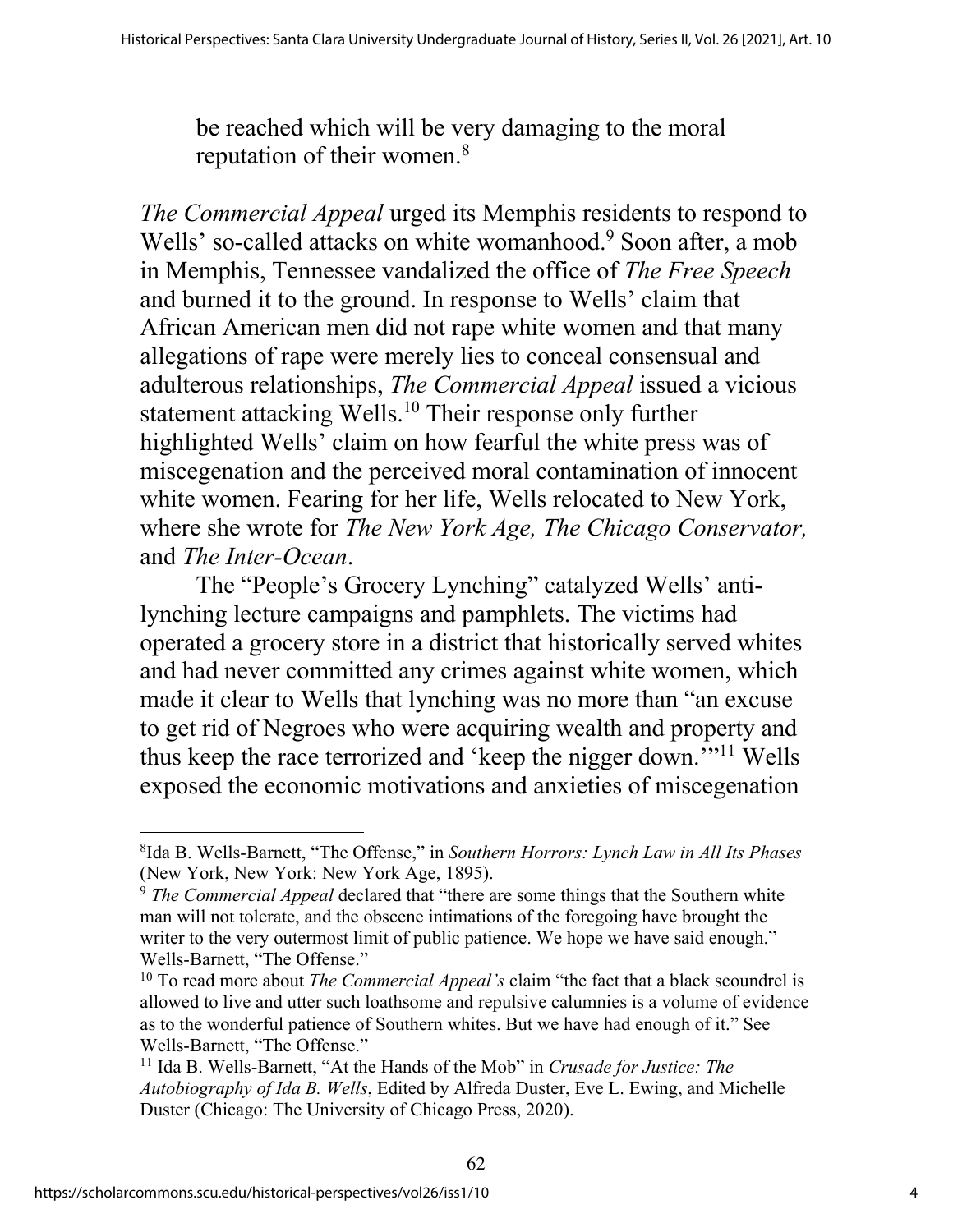behind lynching in *Southern Horrors: Lynch Law in All Its Phases*, *The Reason Why The Colored American is not at the World's Colombian Exposition*, and during her 1893 and 1894 European lecture campaigns.<sup>12</sup>

# **Anti-Lynching Pamphlets**

Wells directly challenged the prevalent myths surrounding dominant white perspectives on lynching: the inherent purity of white women against the comparative barbarity and lasciviousness of African American men. By inverting the argument that white men relied on to justify lynching, Wells successfully argued that white southern men and their accomplices in the white press were the origin of the racial strife and barbaric lynching that spread across the United States.13 White southerners justified lynching as necessary in cases of rape, but as Wells illustrated, "only *one-third* of the 728 victims to mobs [had] been *charged* with rape."14 The accounts of thirteen white women who willingly engaged in sexual relationships with African American men strengthened Wells' argument that "the white delilahs who falsely cried out 'rape'" were instigators of such illicit relationships.<sup>15</sup> According to Wells, lynching was employed after the Civil War, particularly following

 $12$  To see Curry's assertion that "it was this realization of the danger Black manhood's economic self-sufficiency posed to the economic regime of white Southerners that brought Wells to the truth and freed her from the propagandist lies that held lynching to be a just punishment for the crime of rape" see Tommy J. Curry, "The Fortune of Wells: Ida B. Wells-Barnett's Use of T. Thomas Fortune's Philosophy of Social Agitation as a Prolegomenon to Militant Civil Rights Activism," *Transactions of the Charles S. Peirce Society* 48, no. 4 (2012), 466.

<sup>&</sup>lt;sup>13</sup> Wells stated that "they forget that a concession of the right to lynch a man for a certain crime, not only concedes the right to lynch any person for any crime, but (so frequently is the cry of rape now raised) it is in a fair way to stamp us a race of rapists and desperadoes." Wells-Barnett, "The New Cry," in *Southern Horrors.* <sup>14</sup> Ibid*.*

**<sup>15</sup>** Bederman, "'Civilization,'" 14; See Wells-Barnett, "The Black and White of It," in *Southern Horrors* for more information on Edward Coy, specifically how Edward Coy's lover was coerced to say that she was raped by Coy, despite having had consensual sexual relations with him for more than a year previously. Coy also asked the woman "if she would burn him after they had 'been sweethearting' for so long."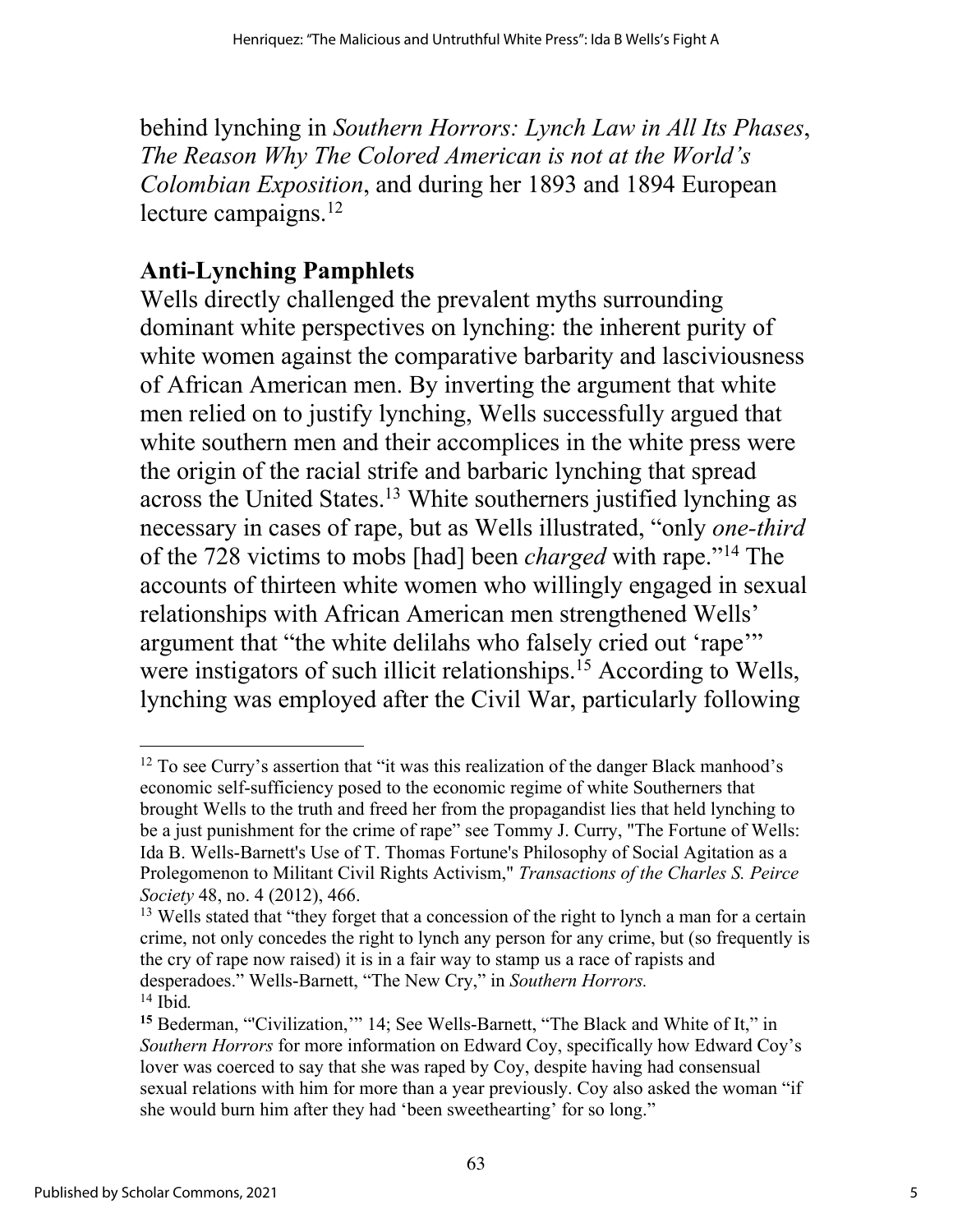equal suffrage and emancipation, to reinforce socio-economic hierarchies and defend southern notions of white manhood that were threatened by modernization.<sup>16</sup> The purity of white women took on immense socio-political value. Because the ability to "protect" white women was seen as a symbol of the virility and strength of white men, these lynching apologists relied on their perceived unique qualifications to defend this purity as justification for their political dominion.

Wells distinguished herself from her contemporaries (particularly Mary Church Terrell) by presenting the illicit relationships between white women and African American men, couching lynching as an economic issue, and asserting that African Americans should fight back both economically and physically.<sup>17</sup> Knowing that she could not continue her publications through the black press exclusively if she wanted to "mold public sentiment," she asserted that what she called "the white press" was "the medium through which [she] hoped to reach the white people of the country."18 Thus, Wells set forth to present her lectures on

<sup>16</sup> Wells called lynching "the last relic of barbarism and slavery." The fact that no acts of rape were committed during the Civil War strengthens her declaration that "The thinking public will not easily believe freedom and education more brutalizing than slavery, and the world knows that the crime of rape was unknown during four years of civil war, when the white women of the South were at the mercy of the race which is all at once charged with being a bestial one**"** (Wells-Barnett, "Self-Help," *Southern Horrors);* McMurry contends that in the wake of this modernization was a shift in what constituted manliness, specifically she notes that manliness previously favored brute strength and aggression, but at the turn of the 20th century, the new industrial capital economy demanded an emphasis on restraint, discipline, and responsibility (McMurry, *To Keep the Waters Troubled,* 166).

<sup>&</sup>lt;sup>17</sup> According to Martha Soloman Watson, Church Terrell specifically tried to not offend newspapers in the North and South by avoiding the assertion that lynching was motivated by economic concerns of autonomy and that lynching served to obscure the illicit relations between black men and **white women (**Watson, Martha Solomon,"Mary Church Terrell vs. Thomas Nelson Page: Gender, Race, and Class in Anti-Lynching Rhetoric," *Rhetoric and Public Affairs* 12 (1), 2009: 66-68**.**

<sup>18</sup> Ida B. Wells-Barnett, "Light from the Human Torch," in *Crusade for Justice: Autobiography of Ida B. Wells*, edited by Alfreda Duster, Eve L. Ewing, and Michelle Duster, (Chicago: The University of Chicago Press, 2020).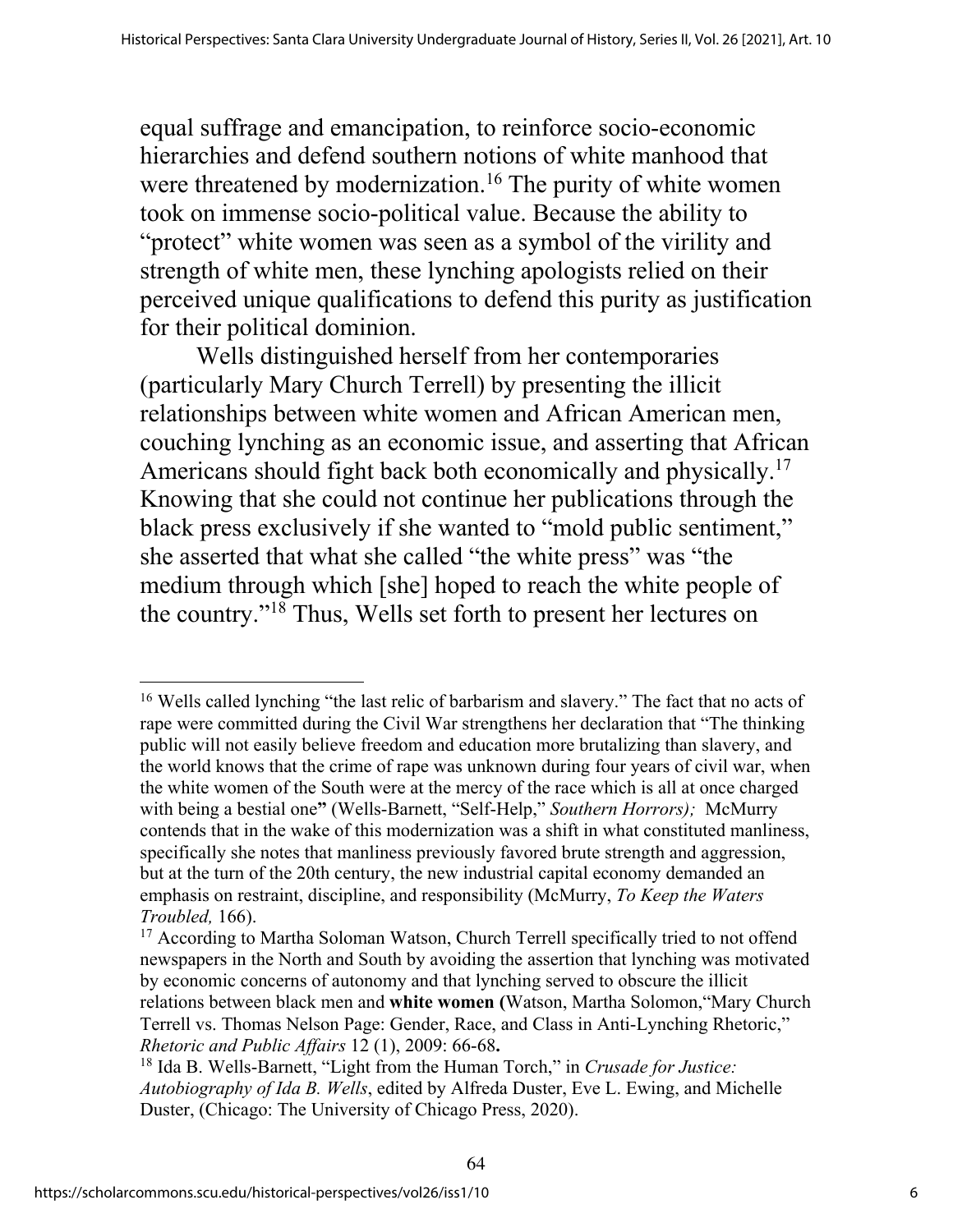"Lynch Law in All its Phases" in Scotland and England.<sup>19</sup> All eyes were on the United States as it scrambled to secure a position as a great world power and demonstrate its moral and technological superiority. Among these attempts to prove American worthiness of global praise was the 1893 Chicago Exposition, in which white men sought to display to the world an idealized, or "civilized," version of the United States.

# **1893 Chicago World's Fair**

White southerners, feeling threatened by Wells' 1893 lecture tour in England, relied on the Chicago World's Fair to defend their superior morality and civility.<sup>20</sup> Wells' exclusion from the Chicago World's Fair led to the publication *The Reason Why*, in which she further developed her argument on the economic motivations of lynching and her rhetorical strategy of inverting arguments of civilization against white men. Wells sought to undermine the argument that African American men's inherent criminality and barbarity caused lynching by declaring that many lynchings were not the result of actual crimes, but rather a consequence of the growing economic autonomy of African American men and white fears of racial mixing.21 She pointed to fact that nearly fifty men were lynched between 1881 and 1891 without valid reasons, the sentencing disparities between white men and African American men charged with the same crimes, that no African American men were charged with rape during the Civil War, and the previouslymentioned statistic that only one third of the victims of lynching had actually been charged with rape. Wells' investigative journalism revealed the double-standard that African American

<sup>&</sup>lt;sup>19</sup> This follows from Wells' claim that "America cannot and will not ignore the voice of a nation that is her superior in civilization, which makes this demand in the name of justice and humanity" (Wells-Barnett, "Breaking the Silent Indifference," *Crusade for Justice).* <sup>20</sup> Linda McMurry contended that "the Colombian Exposition provided physical representations of the boasted cultural, political, and economic superiority of white men" (McMurry, *To Keep the Waters Troubled*, 199).

<sup>21</sup> Wells-Barnett, *The Reason Why.*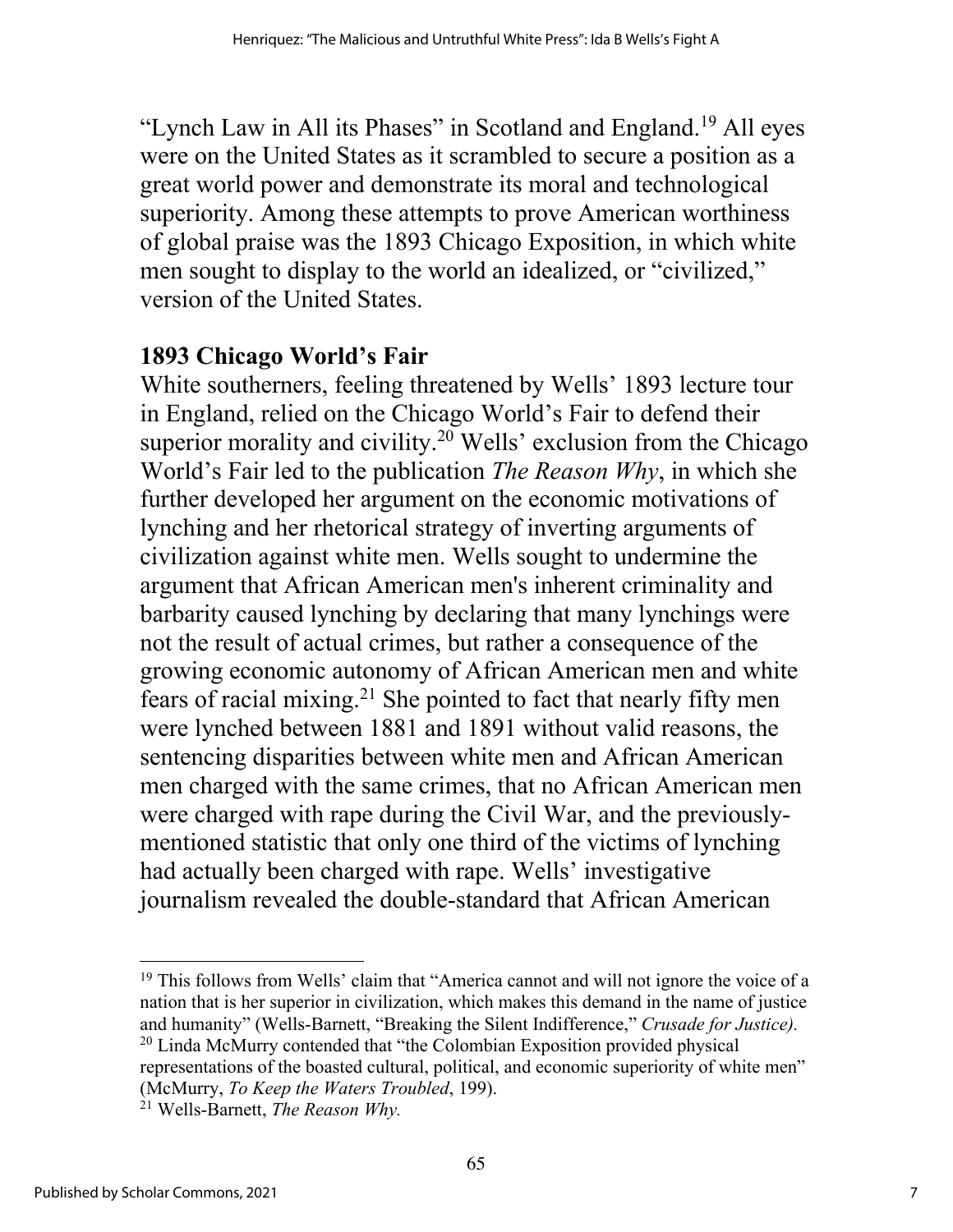men faced at the hand of a racially-fraught justice system.<sup>22</sup> Much like she did in *Southern Horrors,* Wells placed the onus on the lynchers and the white press.23 The fact that African Americans are three times more likely than white Americans to be shot or killed by law enforcement personnel today suggests that we are still fighting against the same corrupt justice system Wells challenged.24

#### **1894 Anti-Lynching Crusade in Europe**

Doubling down on her inversion of the traditional white argument that the lynching of "barbaric" African American men was necessary to create a civilization safe for white women, Wells made herself known in both the American and British press through two different tours in Europe. Wells controversially declared that white men, not African American men, were morally backwards due to their failure to adhere to the court of law and curb vicious mob attacks, as well as hypocrites for blaming their

66

<sup>22</sup> Wells presented four critical arguments: that "only one-third of nearly a thousand murdered black persons have been even charged with the crime of outrage"; secondly, she argued against the idea that white women and children require protection against barbaric black men, as there were no assaults during the civil war; third, Wells pointed to how "robbery, incendiarism, race prejudice, quarreling with white men, making threats, rioting, miscegenation (marrying a white person), and burglary," are capital offences punishable by death (lynchings) when committed by a black against a white person; finally, Wells contended that the fact that "for nearly fifty of these lynchings no reason is given, ...no one is held responsible…[suggests that] the simple word of any white person against a Negro is sufficient to get a crowd of white men to lynch a Negro" (Ida B. Wells-Barnett, "Lynch Law," in *The Reason Why the Colored American is Not in the World's Colombian Exposition,* Special Collections Research Center, University of Chicago Library (1893)).

<sup>&</sup>lt;sup>23</sup> Specifically, she claimed that "[White southerners] have gone on hoping and believing that general education and financial strength would solve the difficulty [of racial tensions], and are devoting their energies to the accumulation of both." (Wells-Barnett, "The New Cry," in *The Reason Why*)

<sup>&</sup>lt;sup>24</sup> "Fatal Force: 987 people have been shot and killed by the police in the past year," updated March 2, 2021, https://www.washingtonpost.com/graphics/investigations/policeshootings-database/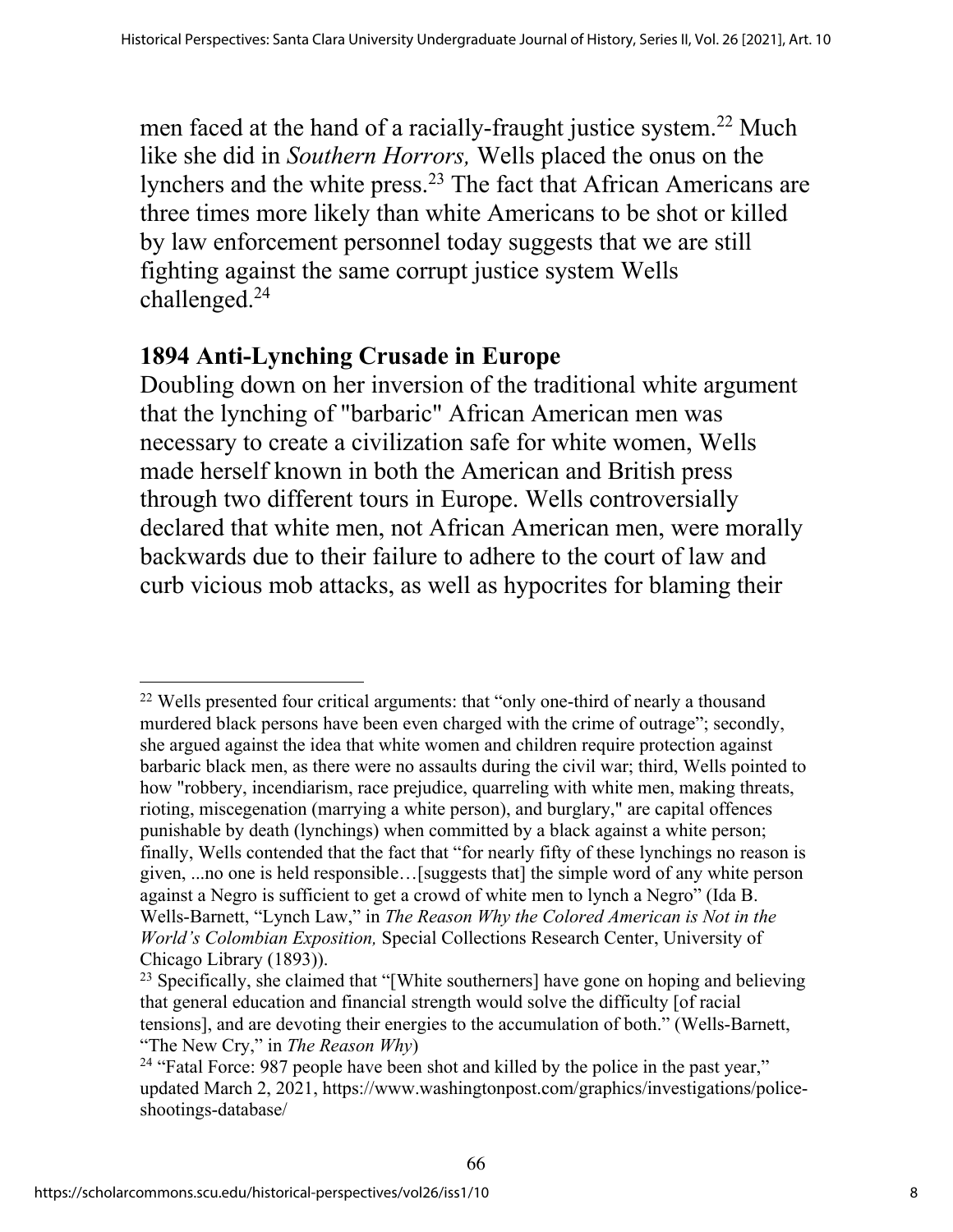own sexual crimes on African American men.25 Wells painted white Southern men as unrestrained, irresponsible, and uncivilized to deconstruct traditional white notions of civility. Additionally, she denounced Northern men as cowards for failing to curtail (or even condemn) lynching.26

Her assertions that one-third of rape allegations against African American men were connected to lynching and that coverage of lynching in the white press coverage ignored the exponential rates of lynching throughout the 1890s allowed Wells to "[expose] the masked patriarchal and racist grounds for segregationist thinking in the United States."<sup>27</sup> Further, by depicting white men in a barbaric and uncivilized light and charging that white southern men continued to rape African American women with the expectation that there would be no consequence, Wells stripped white men of their self-administered masculine authority to exercise lynching.28 Scholar William Pinar called this the "inversion of civilization," positing that Wells "created an antiracist notion of manhood...by severing the link between White Supremacy and manliness."<sup>29</sup> This strategy of breaching the association between the socially-constructed manly authority and civilized nature of white men, and instead characterizing African American men as civilized victims, was particularly effective in catching the attention of the white press at home.

 $25$  To see Wells' argument that white men raped black women without any punishment see Wells-Barnett, "Inter-Ocean Letters" *Crusade for Justice).* McMurry similarly argued that "cast lynchers as crude barbarians rather than as manly defenders of womanhood" (McMurry, *To Keep the Waters Troubled*, 167).

<sup>26</sup> Wells-Barnett, *Southern Horrors.*

<sup>&</sup>lt;sup>27</sup> Hazel V. Carby, ""On the Threshold of Woman's Era": Lynching, Empire, and Sexuality in Black Feminist Theory." *Critical Inquiry* 12, no. 1 (1985): 262-77. Accessed February 9, 2021.

 $28$  McMurry dives deeper into this concept, stating that "because civilization brought with it the right to rule others, political power was an element of true manhood" (McMurry, *To Keep the Waters Troubled,* 165).

 $29$  William, "The Emergence of Ida B. Wells," 167.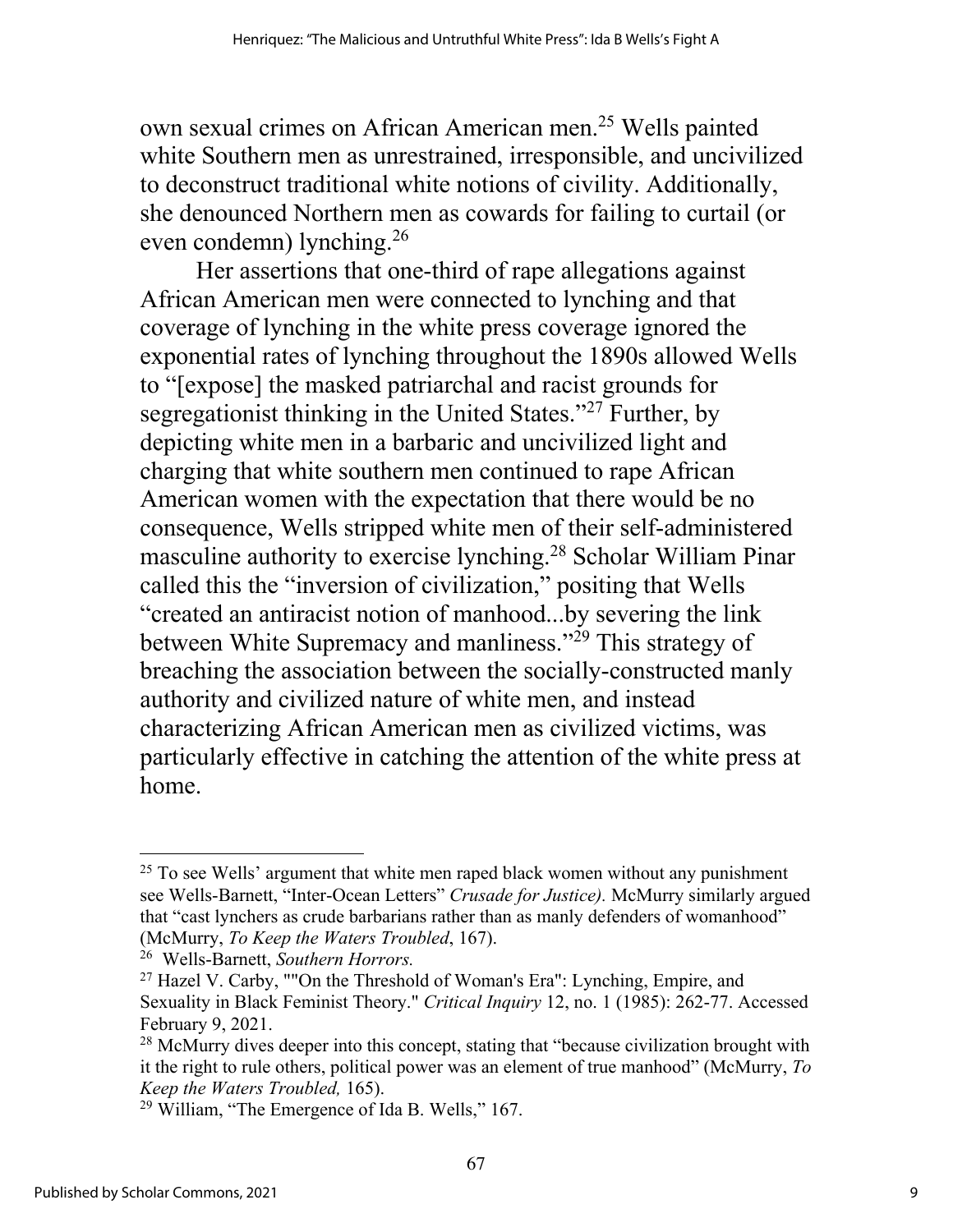Beyond turning the tables on white southerners by using their own argument of civilization against them, Wells exalted the British for their economic dominance following abolition. Wells argued that "Liverpool has learned that she can prosper without the slave trade or slave labor."30 Historian Tommy J Curry asserts that Wells' appeals to Britain's interest in global dominance allowed her to "effectively conduct her assault against the United States' image and negate its claim to a superior government and democracy."31 By dismantling the justifications for lynching and white supremacy, and challenging America's claim to global dominance, Wells made herself a "formidable foe" in the eyes of the white press back home.<sup>32</sup>

The ways in which the British press adopted Wells' line of argument to ridicule the United States and project a sense of British superiority proved to be a slight that the hubristic American press simply could not tolerate.33 As scholar Gail Bederman explains, "white Americans had discovered that, due to their tolerance and practice of lynching, the rest of the world's Anglo-Saxons doubted whether white Americans were either manly or civilized," a true insult to a nation that, in the midst of American imperialism, placed these values above all others.<sup>34</sup> The British

<sup>32</sup> McMurry*, To Keep the Waters Troubled,* 219.

 $30$  Unlike white southern men, Wells found that the "freedom-loving citizens [in England] not only subscribe to the doctrine that human beings regardless of color or condition are equal before the law, but they practice what they preach." This quote expresses her belief that Europeans were more civilized and moral than Americans because they found success without slavery and were able to treat all people as human beings (Wells-Barnett, "In Liverpool," *Crusade for Justice*).

 $31$  Carby notes it is no coincidence that Frederick Douglass relied on this same strategy of playing off American's anxieties of securing the favor of the British to wage abolition in 1845 (Carby, "On the Threshold of Woman's Era," 54); McMurry makes note how "The white press at home was only made to be more defensive by the fact that "America was falling behind in the acquisition of colonies, which seemed to be the yardstick to measure national greatness" (McMurry, *To Keep the Waters Troubled*, 197).

<sup>&</sup>lt;sup>33</sup> McMurry argues that "Americans especially desired affirmation by the English, who had established a great colonial empire and with whom Americans claimed racial kinship" (McMurry, *To Keep the Waters Troubled,* 197). <sup>34</sup>Bederman, "Civilization," 14.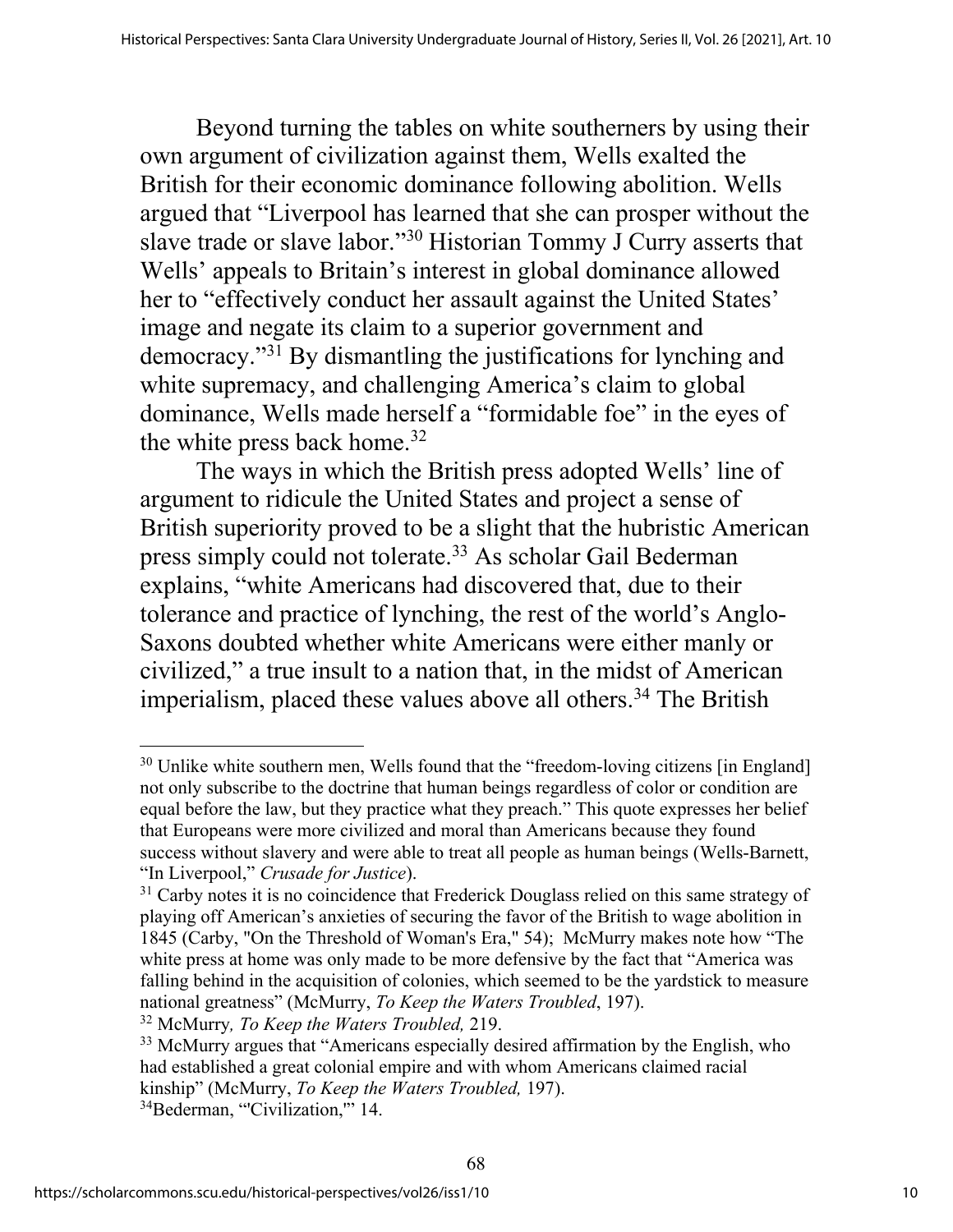*Birmingham Daily Gazette*'s statement that "the American citizen in the South is at heart more a barbarian than the negro whom he regards as a savage," and *The Edinburgh Evening Gazette's* observation that Wells "has everywhere been heard with deep attention and interest, and has evoked unanimous expressions of sympathy" illustrates how receptive the British were to her antilynching campaign.35 The American *Commercial Appeal* struck back by depicting Wells as an unchaste "adventuress," whose charged "foul and slanderous tirades...inspired by the venom and malice of a half cultured hater of all things Southern."<sup>36</sup>

*The Commercial Appeal* not only attacked Wells herself, but defended the civility of America once Wells' argument on the barbarity of white southern men was embraced by the British press.37 However, the vicious attacks on Wells' credibility, motivations, and character only made the British more sympathetic to her claims about the immorality and uncivilized nature of white Anglo-Saxon men.38 *The Commercial Appeal* proposed that "if Englishmen can imagine their own sisters or daughters violently deflowered by ignorant, unclean men, lower in the scale of morality and intelligence than the basest peasantry in the world, men of another race, an inferior race, and specimens of the worst possibilities of social and racial inferiority, they can come to form some slight conception of the vileness."<sup>39</sup> This proposition caught the attention of *The Liverpool Daily Post* journalists*,* who declared that such "language could not be possibly reproduced in an English journal," and that Wells was a "young, well educated, and a capital

<sup>&</sup>lt;sup>35</sup> The Birmingham Gazette was a newspaper in Birmingham, England (Bederman, "Civilization", 18); *The Edinburgh Evening Gazette* is the official newspaper of the Crown and is published on behalf of Her Majesty's Stationery Office (McMurry 191).

<sup>&</sup>lt;sup>36</sup> "Career of Ida B Wells," The Memphis Commercial Appeal, May 26, 1894.

 $37$  Americans took particular offense to the fact that Europeans sided with Wells and empathized with her claims. This was because justifications for civil supremacy revolved around the fact that white Anglo-Saxons were of European descent, making them as civil and equal to their European counterparts (McMurry 160).

<sup>&</sup>lt;sup>38</sup> Bederman, "Civilization," 18.

<sup>&</sup>lt;sup>39</sup> "Career of Ida B Wells," The Memphis Commercial Appeal, May 26, 1894.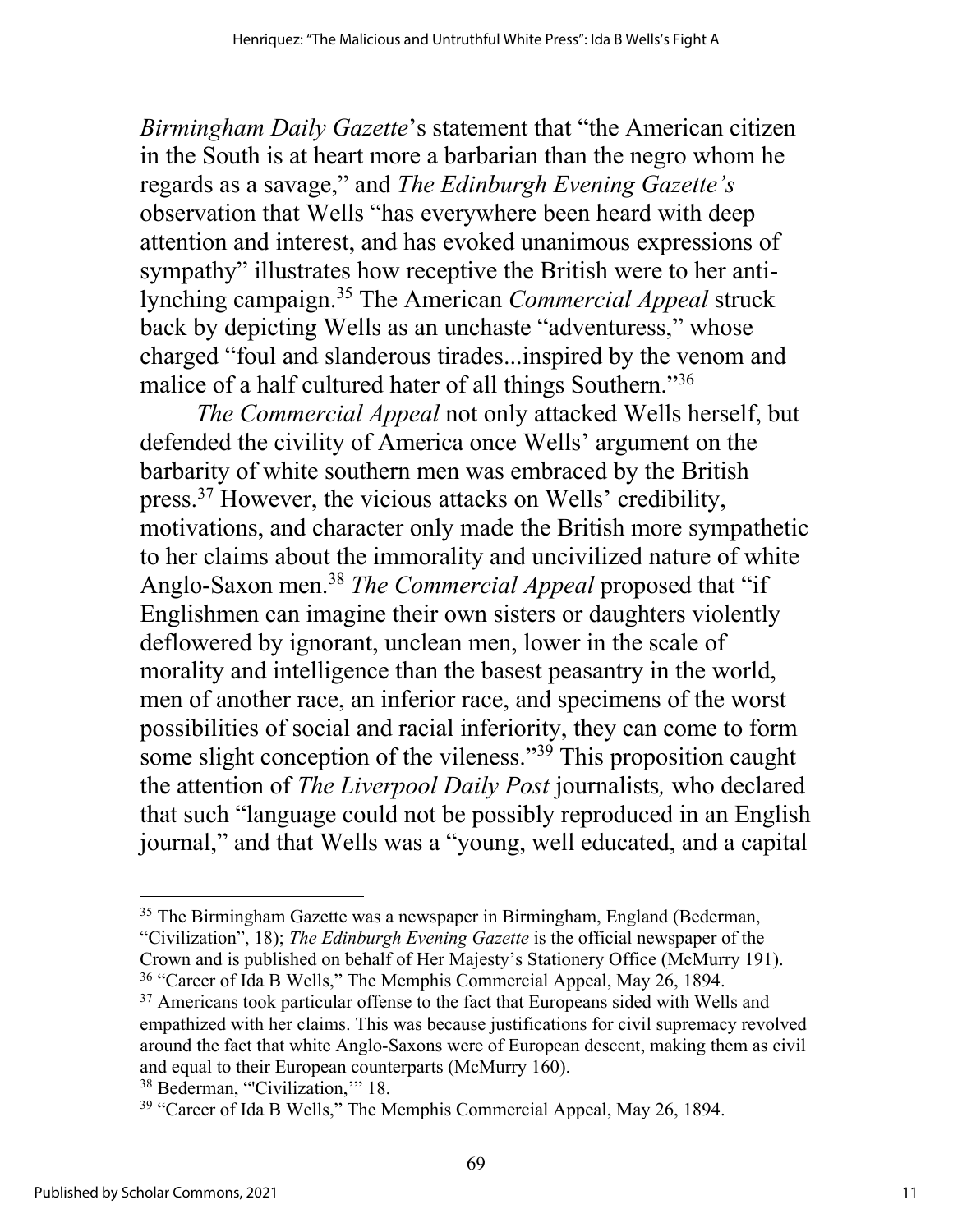speaker."40 Wells' strategy of inverting arguments of civilization and appealing to the tensions for global dominance between Europe and the United States successfully allowed her to reach the mainstream press. The increase in her coverage across the United States and the fact that the British press defended her character and intelligence against *The Commercial Appeal's* unscrupulous attacks are testament to this fact.<sup>41</sup>

Similar to the way Wells' lectures made the British press question the morality and civility of the United States, present-day media's concern with President Donald Trump's failure to eradicate, or even recognize, racial violence, led them to question America's position as a developed nation. *The Hindu* asked its readers to "imagine if it was a non-western President, who called the protesters "thugs", threatened to shoot them…[and] posed for a photo...after clearing the peaceful protesters using force."<sup>42</sup> Parallels can be drawn between how Trump vilified protestors to propagate the message that "violent protesters [were] at war with good cops," and the language Wells' staunchest critics relied on to refute her claims.43

# **The Responses of the American White Press**

Wells' notoriety presented something of a double-edged sword: people across the world were now paying attention to Wells'

 $42$  The Hindu, a newspaper organization located in Tamil Nadu, India, asked its readers to "Imagine if it was a non-western President, who called the protesters "thugs", threatened to shoot them and used the country's military against them, and posed for a photo in front of a worshipping place, holding a religious text aloft, after clearing the peaceful protesters using force" (Stanly Johny, "Divided States of America," *The Hindu*, June 2, 2020. https://www.thehindu.com/opinion/divided-states-of-america/article31729541.ece). <sup>43</sup> Ciara Nugent and Billy Perrigo. "How the World Reacted to Protests Over George Floyd's Death." *Time*, June 2, 2020. https://time.com/5846698/world-reactions-georgefloyd-protests/.

70

<sup>40</sup> The Liverpool Daily Post, June 13, 1894; quoted in McMurry, *To Keep the Waters Troubled,* 215.

<sup>&</sup>lt;sup>41</sup> The creation of the first anti-lynching organization in the world, the London Anti-Lynching Committee in 1894, further illustrates Wells' success in Europe (McMurry, *To Keep the Waters Troubled,* 200-219).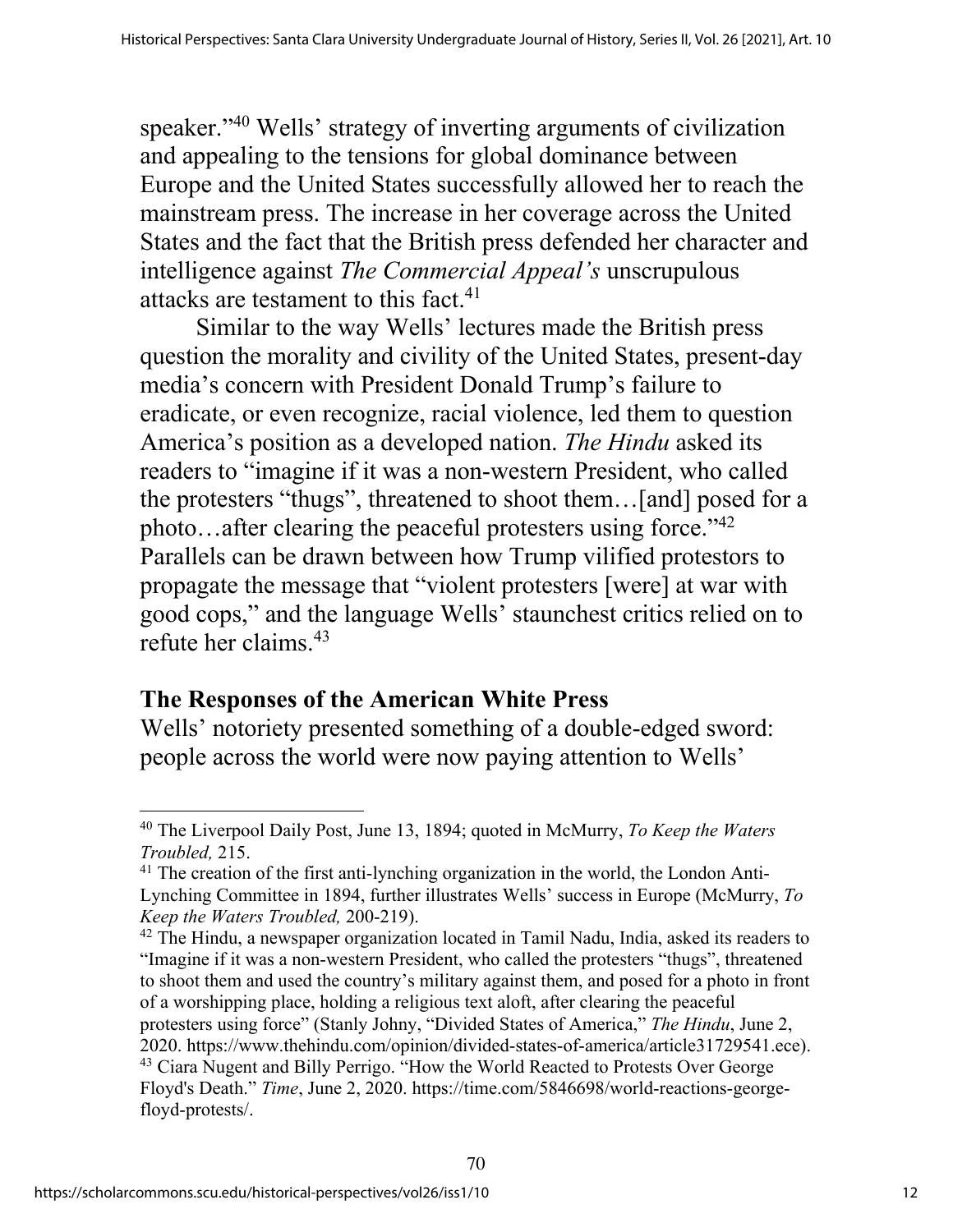crusade, but her increased profile convinced her enemies to redouble their efforts to slander her. Over the course of 1894, *The Atchison Globe*, *The NYT, The News and Observer,* and *The Oregonian* depicted Wells' claims as absurd exaggerations and blatant lies in an attempt to defend American civility and white masculinity. *The Atchison Globe* quoted South Carolina Governor Tilman's refutation of Wells' "slanders."44 A series of scathing articles published by *The NYT* illustrates how Northerners were deeply offended by her claim that the North acquiesced to the evils of the South in their complacency to lynching.45 *The NYT* journalists called African American men "negro ravishers," and argued that Wells was "slanderous and nasty-minded mulattress, who [did] not scruple to represent the victims of black brutes in the South as willing victims."46 The same paper later condemned Wells for her depiction of the "brutality of Southern white men and the unchastity and untruthfulness of Southern white women."47 *The NYT*'s declaration that lynching was an act of savages "that could not take place in a civilized community" underscores how Wells' rhetoric struck a chord with Northerners who, following Well's condemnation of their morality, wanted to distinguish themselves from the lynching apologists in the South.48

When the white press was not vilifying Wells and her compatriots based on their race, they were engaging in ad hominem attacks against Wells herself, arguing that her writing

<sup>&</sup>lt;sup>44</sup> Governor Tillman, who served as the Governor of South Carolina from 1890-1894, specifically stated that "that he will lend a mob any time to lynch a man, black or white, who has raped a woman, black or white. He says he is opposed to lynch law for all crime except rape." ("Excitement in Leavenworth." *Atchison Globe*, June 2, 1894.)

<sup>45</sup> Bederman, "'Civilization,'"; 15, 20-25; McMurry, *To Keep the Waters Troubled,* 144- 146.

<sup>46&</sup>quot;Editorial Article 3 -- No Title." *New York Times*. July 24, 1894.

<sup>47</sup> "BRITISH ANTI-LYNCHERS." The New York Times. The New York Times, August 2, 1894.

<sup>48</sup> For information on *The NYT's* claim that the "British Brethren should mind their own business..., that Wells was a "mulatto refugee, who was a refugee because she had imputed unchastity to the victims of negro outrages in the South" see "BRITISH ANTI-LYNCHERS." The New York Times. August 2, 1894.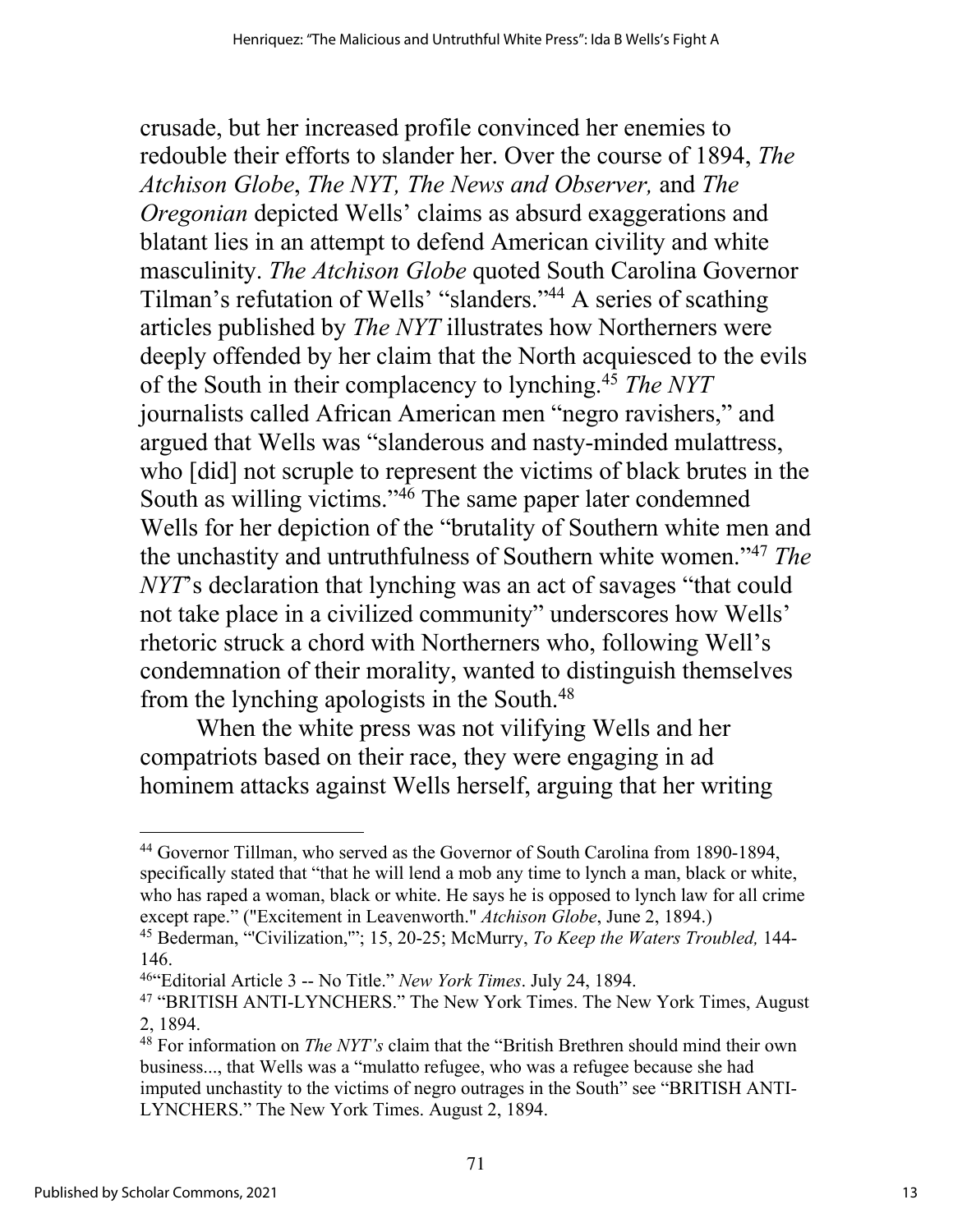fomented the racial tensions around lynching.49 *The Oregonian*'s claim that "Ida Wells has retarded [anti-lynching] work by her outrageous attacks on Southern women"50 is quite similar to how conservative media outlets today harped on and lamented the looting that accompanied some of the 2021 protests. *The Oregonian*'s article also excoriated Wells for pitting "the races against one another," and argued that "the remedy for lynching [was] not race conflict," implying that Wells and her compatriots were the origin of racial strife.<sup>51</sup> *The News and Observer* alluded to the passage of anti-mob legislation that local officials had recently passed to defend the morality and civility of the South against the "fanatic" Wells.<sup>52</sup> This article and Georgia Governor Northen's letter to Wells, in which he argued that the British were hypocrites who should get their information from a reputable source, illustrate how the white press across the United States became fixated on Wells' claims.<sup>53</sup> Governor O'Farrell of Virginia similarly claimed that Wells' "misrepresentations and slanderous utterances'' only served to "intensify...the spirit of violence", and declared that "the work of Ida Wells was a deep-laid scheme to check...the progress of the South."54 The white press engaged in fear mongering in an attempt to undermine Wells' strides in Europe, much like how the

<sup>&</sup>lt;sup>49</sup> The white press relied on the identifications of "negro ravishers" and "mulattress" in lieu of referring to Wells and her contemporaries by their names.

<sup>50</sup> "Undoing the Work." *Portland Oregonian* [Oregon Territory], August 7, 1894, 4. *Nineteenth Century U.S. Newspapers.*

<sup>51</sup> "Undoing the Work." *Portland Oregonian.*

 $52$  The anti-mob law act specifically ensured that if a "prisoner is killed by a mob it is of course murder and the offenders are punishable by death...the article also stated that this law would ensure "speedy trials for offenders," and how the "law will be able to protect the innocent, punish the guilty and to effectually suppress crime." ("A Negro on Lynching." *News and Observer*, December 4, 1894).

<sup>&</sup>lt;sup>53</sup> "Governor Northen accused the British of unmanly hypocrisy, suggesting that the antilynching committee return to England and 'prevent by law the inhuman sale of virtuous girls to lustful men in high places. Hang all such demons as 'Jack, the Ripper'; punish as it deserves the barbarous, wholesome slaughter of negroes in Africa by Englishmen who go there to steal their gold…'" (Wells quoted in Bederman; "'Civilization,'" 20-25). 54"In Ringing Words." *News and Observer*, September 14, 1894. *Nineteenth Century U.S. Newspapers*; Bederman; "'Civilization,'" 20.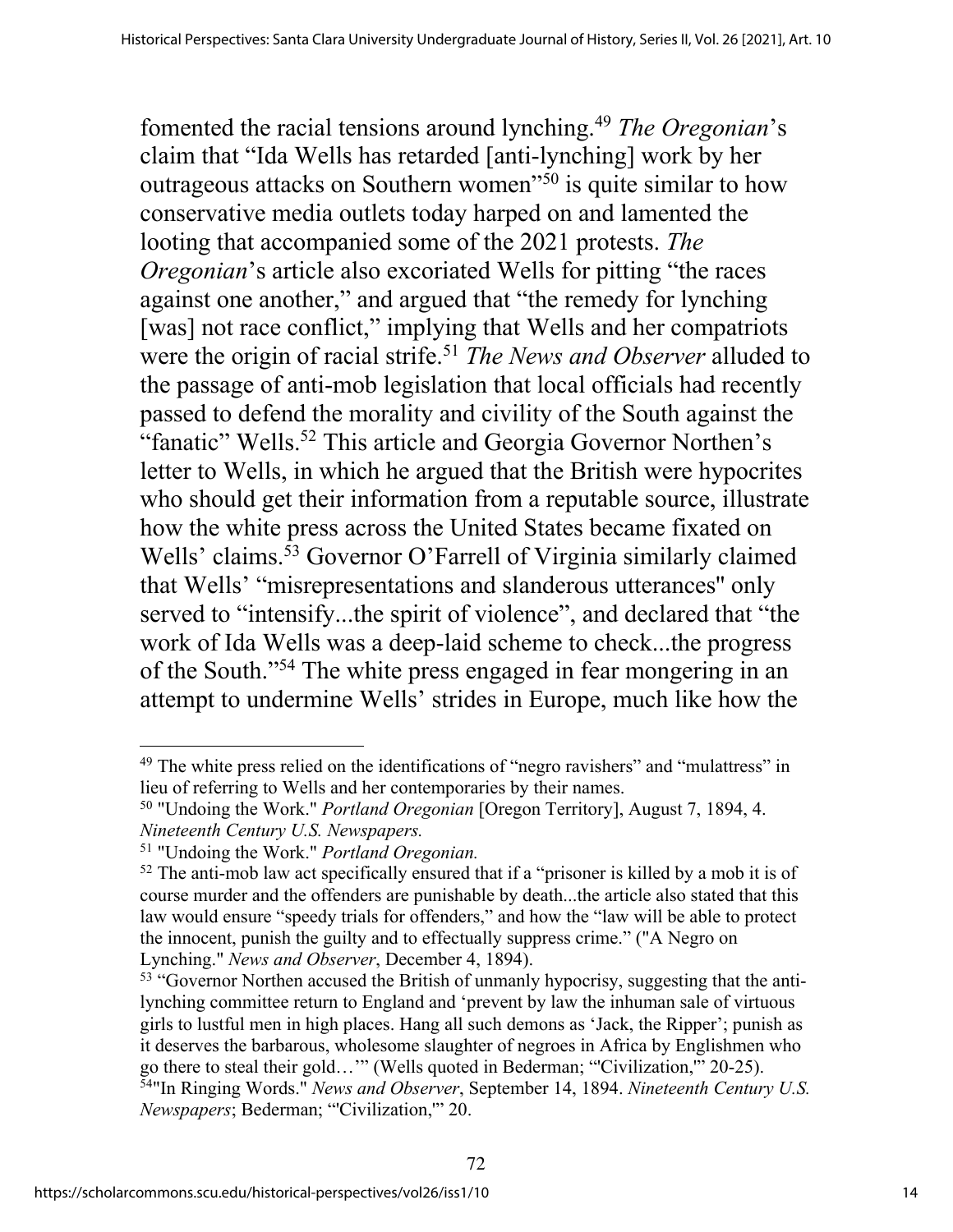conservative press today attempted to spread fear that the protests were making cities dangerous during the 2020 Black Lives Matter protests. Almost all of the articles depicted Wells as a self-serving crusader whose sole goal was to vilify the South and exacerbate racial tensions. This technique of scapegoating the victims of oppression for the violence and civil unrest associated with that very pattern of subjugation continues today.

Last summer, Tucker Carlson, a reporter on Fox News, spewed conspiracy theories about George Floyd's murder, claiming that George Floyd did not die at the hands of the policeman Derek Chauvin, but from a fentanyl overdose. He even charged protestors with "[using] the sad death of a man called George Floyd to upend our society."55 Carlson was joined by Fox network's Jeanine Pirro and Sean Hannity, who focused almost exclusively on looting and completely ignored the root cause of the protests.56 Many other conservative outlets presented the tragic death of George Floyd as an aberration, an isolated instance in the purportedly civilized United States. These present-day responses are almost identical to those of Wells' biggest critics in the 1890s.57

Another rhetorical pattern amongst Wells' critics was journalists' consistent use of social Darwinist concepts of various innate racial traits to cling to the notion that African American men

<sup>56</sup> Sean Hannity condemned the protestors for "exploiting" George Floyd's death. (Paul Farhi and Elahe Izadi. "'Carnage,' 'Radicals,' 'Overthrow the Government': How Fox and Other Conservative Media Cover the Protests," *The Washington Post,* 

<sup>&</sup>lt;sup>55</sup> Carlson also lamented how "It was too late. Cities had been destroyed, along with the fabric of this country itself. Scores of people had been killed. Democratic partisans used a carefully concocted myth, a lie, to bum-rush America into overturning the old order and handing them much more power." ("Opinion: How Trump's lawyers (and Tucker Carlson) are using BLM to Exonerate Trump," *The Washington Post*, February 12, 2021, https://www.washingtonpost.com/opinions/2021/02/12/how-trumps-lawyers-tuckercarlson-are-using-blm-exonerate-trump/).

https://www.washingtonpost.com/lifestyle/media/heres-how-fox-news-and-otherconservative-media-are-covering-the-protests-and-violence-following-the-george-floydkilling/2020/06/02/c0dd4458-a4de-11ea-bb20-ebf0921f3bbd\_story.html.) <sup>57</sup> Ibid.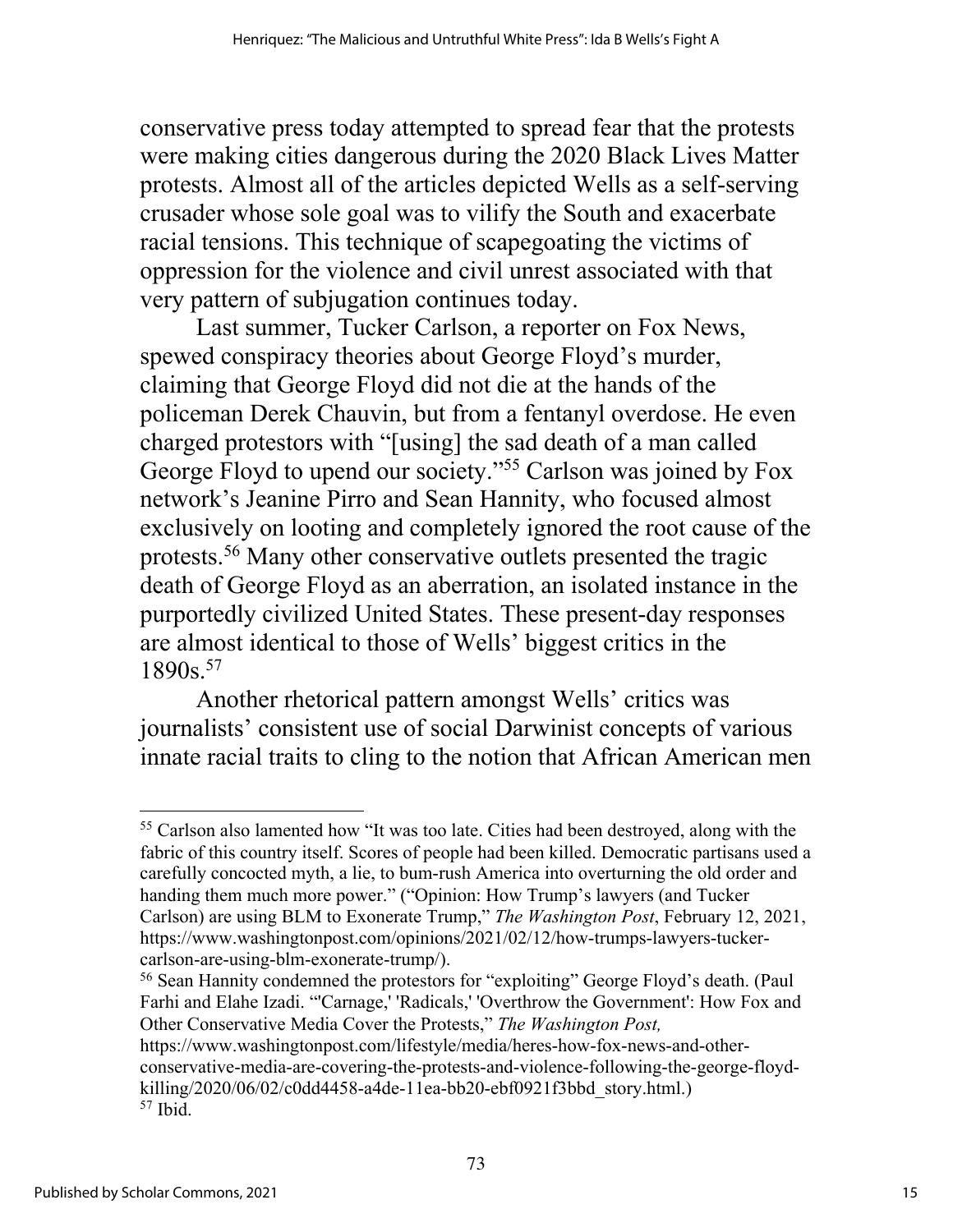were inherently barbaric. *The NYT's* proclamation that rape was a crime particular to African American men, is strikingly similar to claims that African American men more represented in criminal statistics than white men because they are especially inclined to violence and criminality.58 Reporters for *The Oregonian* during Wells' time elevated America as the "highest civilization," and drew parallels between the so-called barbarism and unfettered sex instinct of African American men and that of wild cattle, to argue that "the organism has not developed to fit the environment."59 By a similar token, *The News and Observer* quoted African American physician Dr. Purvis who argued that "many of the vicious habits common to the race were transmitted by hereditary descent… and others due to the environment."60 These journalists relied on such social Darwinist arguments in hopes of convincing their readers of the absurdity of extending suffrage to a group of men who were purportedly driven exclusively by their sexual desires. Dr. Purvis's proposal that "proper education would bring about the hope of result in due season" illustrates white southerner's perception of the cause of and remedy for lynching, and how the white press felt

<sup>58</sup> *The New York Times.* August 2, 1894; Pat Buchanan's argument that "The real repository of racism in America — manifest in violent interracial assault, rape and murder — is to be found not in the white community, but the African-American community" and David Duke's assertion that "personality disorder of which the central feature is lack of a moral sense" illustrate the contemporary perspective of Social Darwinism. To read more about how white supremacists today defend their superiority and distort criminal statistics see Heidi Beirich. "Pat Buchanan Again Cites Racist Sources on Black Crime." Southern Poverty Law Center, August 22, 2007, https://www.splcenter.org/hatewatch/2007/08/22/pat-buchanan-again-cites-racistsources-black-crime.

<sup>59</sup> Charles Appleby, "Law and the Negro." *Atchison Globe*, September 22, 1894, 2, *Nineteenth Century U.S. Newspapers.*

 $60$  Notably the article does not include Dr. Purvis's first name, and also states that Dr. Purvis was not in favor of calling African American men "negros." The failure to use Dr. Purvis's full name only underscores how racist this article was. They did not care about him as a person, they merely just wanted to use his credentials as evidence that even a doctor who was African American thought that the African American community was at fault (A Negro on Lynching," *News and Observer*, December 4, 1894)*.*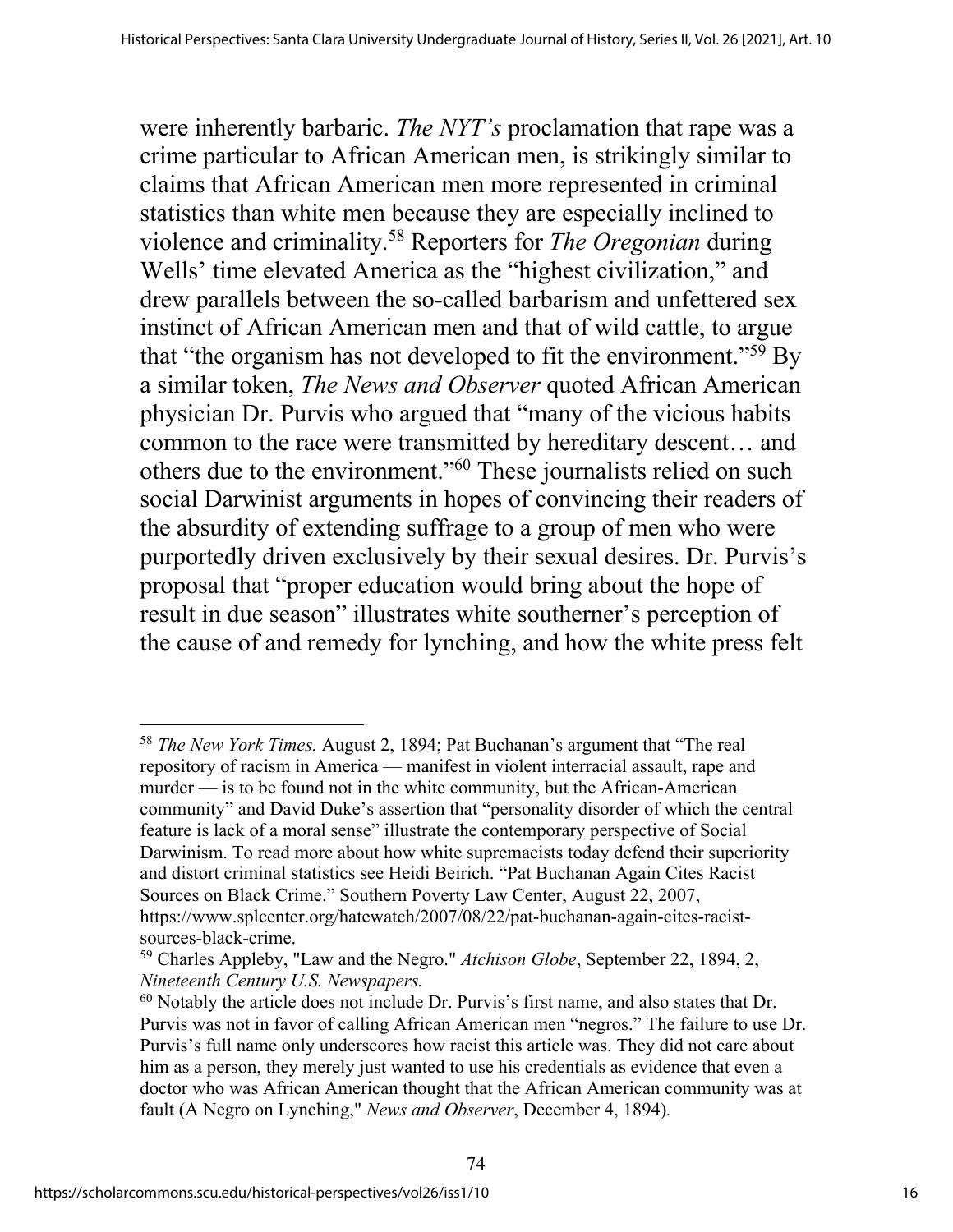it so essential to defend the barbarity of African American men.<sup>61</sup> This is the antithesis to Wells' insistence that White southerners relied on lynching to subordinate African American men and protect their white sociocultural and economic supremacy. The white press felt it so essential to refute Wells' claims by painting black men as innately backwards and barbaric so that they could build up their argument as to why African American men needed to be subjugated to extreme violence. Lynching apologists relied on the logic that if African American men were as civil and moral as white men, then white men had no qualified authority to supremacy.<sup>62</sup> In the eyes of the white press, African American men had to be barbaric and uncivilized so that white men could serve as the protectors of white womanhood and hold unfettered sociocultural, political, and economic authority.

# **Conclusion**

In contrast to other female reformers during the 1890s, Wells sought to directly dismantle white supremacy by unveiling how fears of racial mixing and the burgeoning economic autonomy of African American men were the main motivations behind lynching. As Wells found, White southern men — afraid of losing their supremacy in the wake of abolition, dynamic economic structures, and equal suffrage for African American men — relied on lynching to assuage their fears of racial mixing. Thus, lynching was no more than backlash against modernization and an attempt to reclaim ownership over the bodies of African American men.

<sup>61</sup> *The News and Observer* journalists argued that African American's men inextricable barbarity could only be mitigated by education, and that African American men must stop raping white women if they desired lynching to stop ("The Odds against It," *News and Observer*, December 23, 1894, *Nineteenth Century Newspapers.*) and fault ("A Negro on Lynching," *News and Observer*).

 $62$  McMurry notes how "by emphasizing a sharp dichotomy between their own "civilized" natures and the "barbarity" of the rest of humankind, [white southern men] justified imposing their government and economic control on others" (McMurry, *To Keep the Waters Troubled,* 158).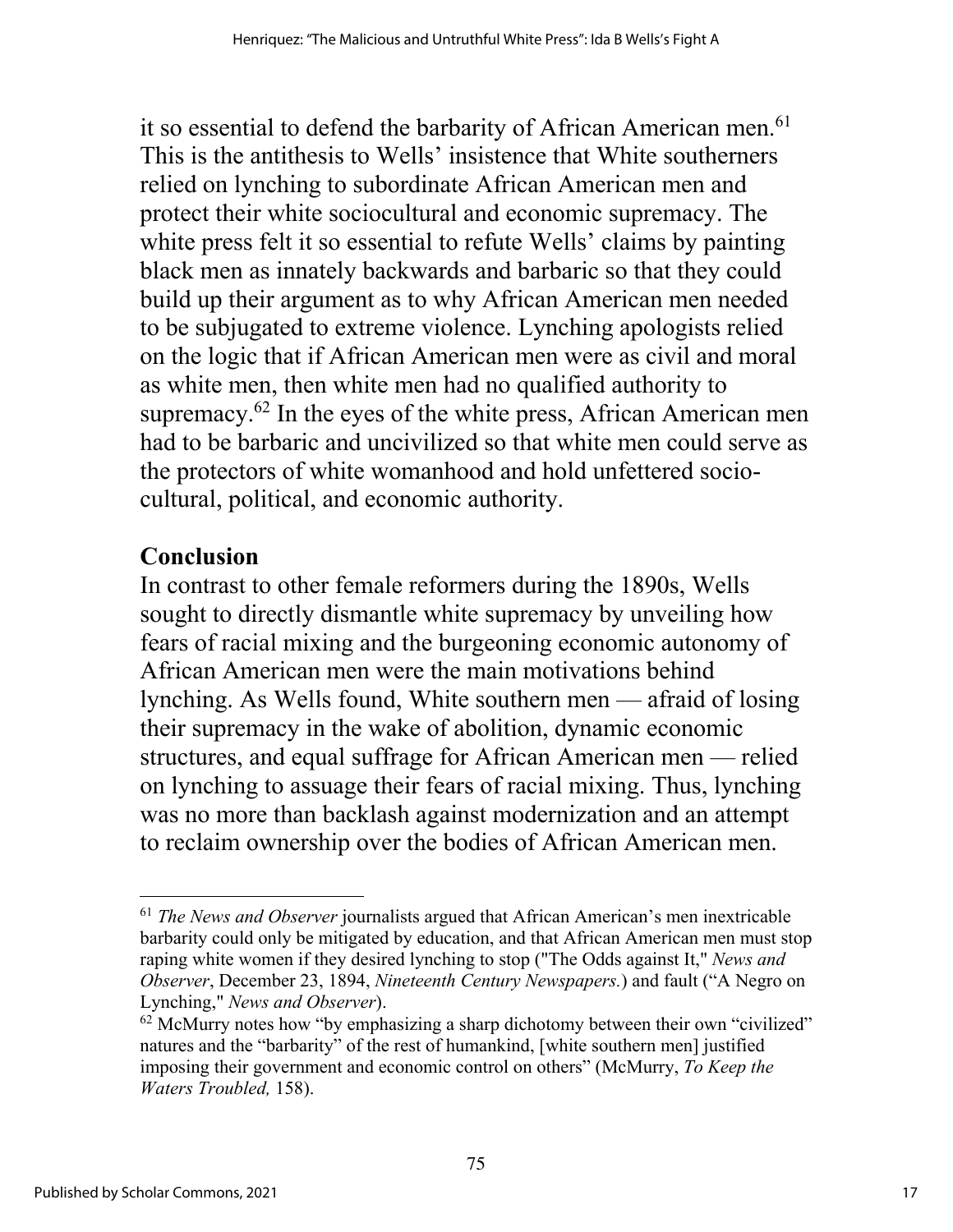McMurry has adroitly identified the most effective element of Wells' denunciation as its inversion of the predominant ideologies of manliness that served to motivate lynchings. Wells revealed the hypocrisy behind the rationale that lynching was necessary to protect white womanhood by insisting on the barbarity of the white men who raped African American women, while simultaneously imagining themselves as leaders of the so-called moral crusades against African American men. Rather than acquiesce to the notion that white lynchers were answering the call to protect vulnerable white women by punishing their barbarous attackers, Wells argued that the true barbarism lay in perpetrating mob violence in the name of clinging to outdated and ultimately anti-democratic notions of what it meant to be a white man in America. The white press did everything in their power to deny the truth of such motivations by vilifying Wells and defending the civility and morality of the South.

It is a chilling testament to the endurance of white supremacist ideologies that many remain unable to accept the truth behind Wells' claims even today. The way that present day media outlets dismiss the claims of racial violence made by African American individuals as slanderous exaggerations or unfair attacks against innocent and brave American law enforcement echo the vilification Wells faced in the white press a century ago. Newspapers and media at large are often outlets for the enfranchised and powerful. When media outlets are not appropriately vigilant, they can end up becoming instruments of oppression by amplifying the viewpoints of the privileged class. Positioning the victims of oppression as the originators of the oppression itself means that the perpetrators are not held accountable, and the pernicious cycle of violence repeats itself. The increasing visibility of white nationalism in the United States during the Trump administration is not simply a backlash against the first African American protest; it is the continuation of a long legacy of racist beliefs and actions, packed and promulgated by powerful media.

76